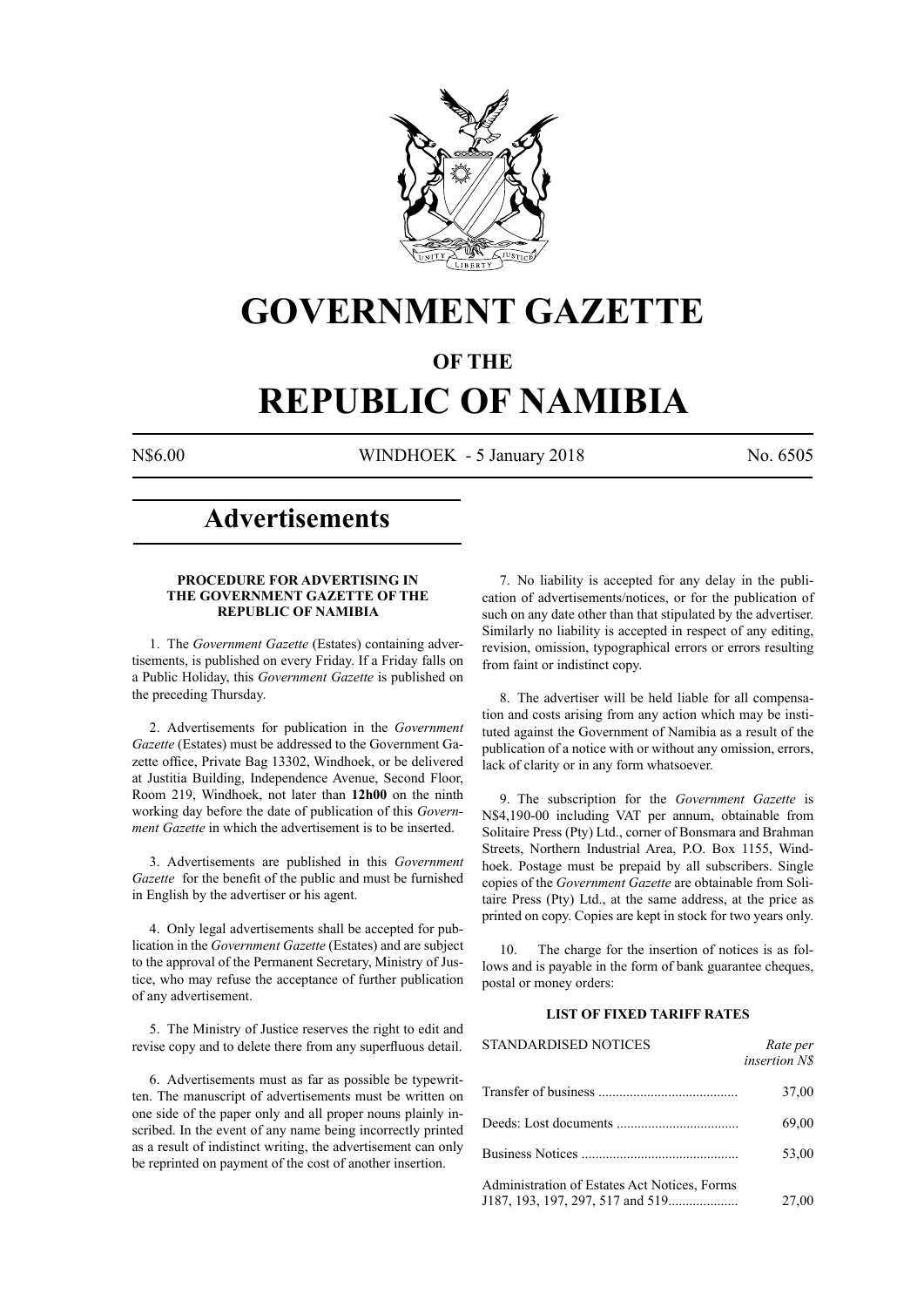| Insolvency Act and Companies Act Notices:                                                                                                                                                               | 48,00  |
|---------------------------------------------------------------------------------------------------------------------------------------------------------------------------------------------------------|--------|
| N.B. Forms 2 and 6 additional statements according<br>to word count table, added to the basic tariff.                                                                                                   | 333,00 |
| Naturalisation notices (including a reprint for the                                                                                                                                                     | 27,00  |
| Unclaimed moneys - only in the Government<br>Gazette, closing date 15 January (per entry of                                                                                                             | 13,00  |
|                                                                                                                                                                                                         | 53,00  |
|                                                                                                                                                                                                         | 27,00  |
| NON-STANDARDISED NOTICES                                                                                                                                                                                |        |
| Company notices:                                                                                                                                                                                        |        |
| Short notices: Meetings, resolutions, offers of<br>compromise, conversions of companies, voluntary<br>windings-up, etc.: closing of members' registers<br>for transfer and/or declarations of dividends | 120,00 |
| Declaration of dividends with profit statements,                                                                                                                                                        | 267,00 |
| Long notices: Transfers, changes in respect of<br>shares or capital, redemptions, resolutions,                                                                                                          | 373,00 |
|                                                                                                                                                                                                         | 120,50 |

#### **FORM J 187**

#### **LIQUIDATION AND DISTRIBUTION ACCOUNTS IN DECEASED ESTATES LYING FOR INSPECTION**

In terms of section 35(5) of Act 66 of 1965, notice is hereby given that copies of the liquidation and distribution accounts (first and final, unless otherwise stated) in the estates specified below will be open for the inspection of all persons interested therein for a period of 21 days (or shorter or longer if specially stated) from the date specified or from the date of publication hereof, whichever may be the later, and at the offices of the Master and Magistrate as stated.

Should no objection thereto be lodged with the Master concerned during the specified period, the executor will proceed to make payments in accordance with the accounts.

1584/2017 STENSON Michael Ayrton, 590207- 00545, 5 Central Flat, Oranjemund. Oranjemund. Windhoek. FNB Trust Services Namibia (Pty) Ltd, P.O. Box 448, Windhoek, Namibia.

1494/2017 HAMUTENYA Saima, 43062700181, Erf 296, Eenhana. Eenhana. Windhoek. FNB Trust Services Namibia (Pty) Ltd, P.O. Box 448, Windhoek, Namibia.

1597/2017 HUMAN Johanna Jacoba Dorethea, 54050600285, Farm 1274, Grootfontein. Jacobus Cornelius Human, 53021900364. Grootfontein. Windhoek. FNB Trust Services Namibia (Pty) Ltd, P.O. Box 448, Windhoek, Namibia.

1475/2017 HAKL Ursula Maria, 26032900053, Sonder Sorge Huis, Okahandja. Okahandja. Windhoek. FNB

| Liquidators' and other appointees' notices                    | 80,00                     |
|---------------------------------------------------------------|---------------------------|
| Gambling house licences/Liquor licences                       | 120,00                    |
| SALES IN EXECUTION AND OTHER PUBLIC SALES:                    |                           |
|                                                               | 207,00                    |
| Public auctions, sales, tenders and welfare<br>organisations: | 69,00<br>171,00<br>253,00 |
| ORDERS OF THE COURT                                           |                           |

| Provisional and final liquidations or                  |        |
|--------------------------------------------------------|--------|
|                                                        | 157,00 |
| Reduction of change in capital mergers, offers         |        |
|                                                        | 373,00 |
| Judicial managements, <i>curator bonis</i> and similar |        |
|                                                        | 373,00 |
|                                                        | 48,00  |
| Supersession and discharge of petitions (J.158)        | 40,00  |
|                                                        |        |

11. The charge for the insertion of advertisements other than the notices mentioned in paragraph 10 is at the rate of N\$13,00 per cm double column. (Fractions of a cm must be calculated as a cm).

12. No advertisements shall be inserted unless the charge is prepaid. Cheques, drafts, postal or money orders must be made payable to the Ministry of Justice, Private Bag 13302, Windhoek.

Trust Services Namibia (Pty) Ltd, P.O. Box 448, Windhoek, Namibia.

332/2017 ROOINASIE Agus, 90062800175, Oshakati, 10 October 2016. Windhoek. Oshakati. Standard Executors & Trustees, P.O. Box 2164, Windhoek, Namibia.

77/2017 VAN ZYL Eeufeesia, Windhoek, 38092600074, Swakopmund. Swakopmund. Bank Windhoek Limited, Trust Department, P.O. Box 15, Windhoek. Van der Merwe-Greeff Andima Inc., 28 Church Street, P.O. Box 2356, Windhoek.

 $\mathcal{L}_\text{max}$ 

#### **FORM J 193**

#### **NOTICE TO CREDITORS IN DECEASED ESTATES**

All persons having claims against the estates mentioned below are hereby called upon to lodge their claims with the executors concerned, within 30 days (or otherwise as indicated) calculated from the date of publication hereof. The information is given in the following order: Estate number, surname and Christian names, date of birth, identity number, last address, date of death; surviving spouse's names, surname, date of birth and identity number; name and address of executor or authorised agent, period allowed for lodgement of claims if other than 30 days.

1880/2017 LUDICK Dawid Cornelius, Windhoek, 24 December 1958, 87122400248, Windhoek, 23 August 2017. Helena Johanna Alletta Ludick, 10 October 1977, 77101000231. Mrs. Martha S.L. Dobberstein, P.O. Box 5924, Ausspannplatz, Windhoek, Namibia.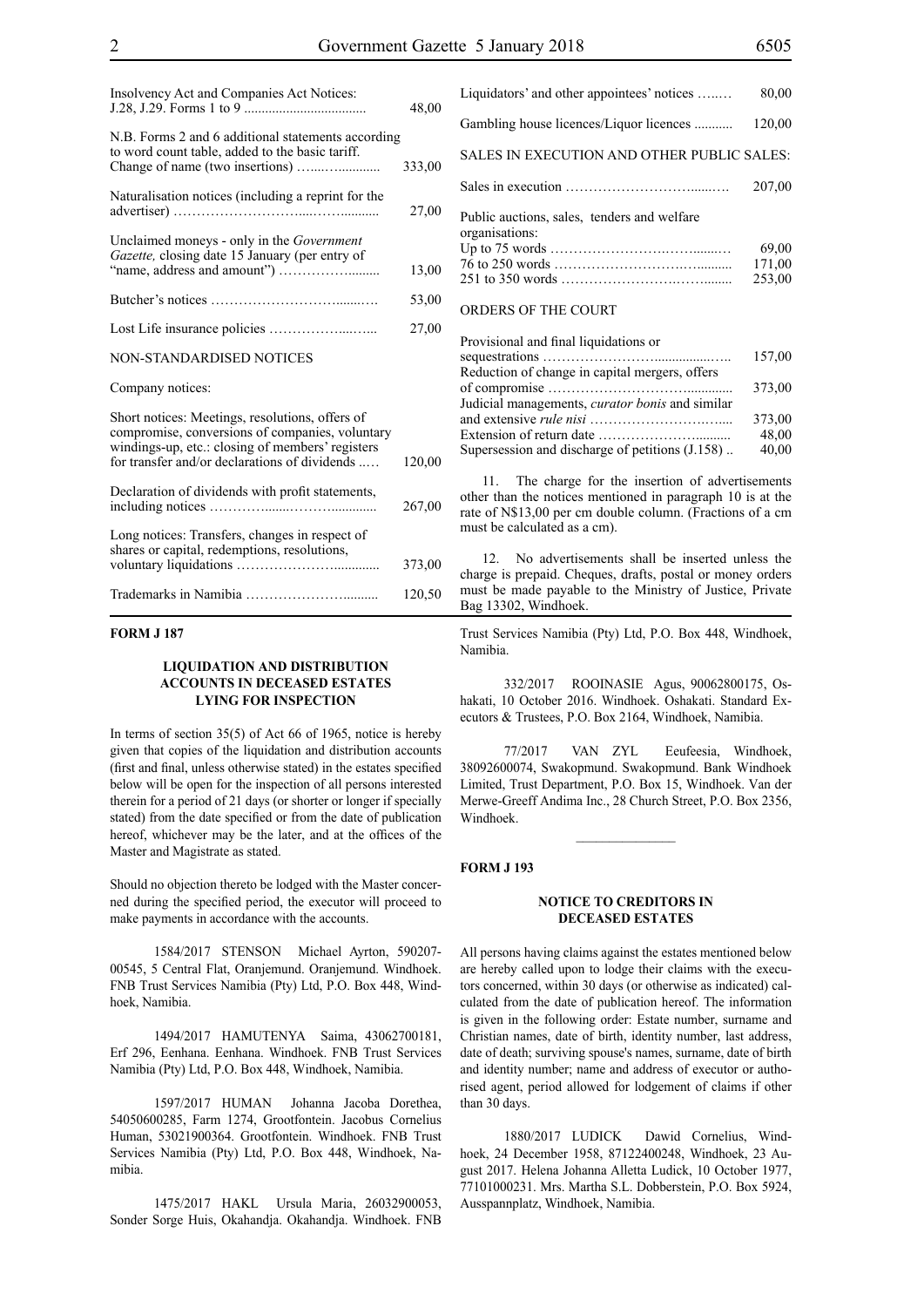1720/2017 DAAPAH Anna Maria, Windhoek, 2 October 1951, 51100200223, 686 Wewer Street, Windhoek, 29 August 2017. Van der Merwe-Greeff Andima Inc., 28 Church Street, P.O. Box 2356, Windhoek

777/2017 FOERSTER Burnhilde, Windhoek, 19 January 1980, 80011910496, 10 Joseph Wood Street, Windhoek, 25 January 2017. Van der Merwe-Greeff Andima Inc., 28 Church Street, P.O. Box 2356, Windhoek.

1941/2017 ERNST Helga Anna Maria, Windhoek, 10 September 1953, 53091000567, Oude Rust, Windhoek, Khomas, 23 November 2017. FNB Trust Services Namibia (Pty) Ltd, P.O. Box 448, Windhoek, Namibia.

1930/2017 SAMWELE Simeon, Windhoek, 1 August 1966, 66080100924, Lüderitz, 1 October 2017. FNB Trust Services Namibia (Pty) Ltd, P.O. Box 448, Windhoek, Namibia.

1861/2017 DU PLESSIS Robert Benjamin, Windhoek, 28 September 1938, 38092800219, Rugby Street 55, Gobabis, 2 November 2017. Ellen Millie du Plessis, 44012200089. Standard Executors & Trustees, P.O. Box 2164, Windhoek, Namibia.

1977/2017 SWARTZ Wilhelmina Hendrika, Windhoek, 3 March 1955, 55030300422, Windhoek, 4 April 2017. Bank Windhoek Ltd, P.O. Box 15, Windhoek.

#### **IN THE HIGH COURT OF NAMIBIA**, **MAIN LOCAL DIVISION**, **WINDHOEK**

**Case NO. I 2070/2016**

In the matter between:

### **FIRST NATIONAL BANK OF NAMIBIA LIMITED** Plaintiff and

**GORO INVESTMENTS CC** First Defendant **GOTLIEB NAMUNJEKUA** Second Defendant

#### **NOTICE OF SALE IN EXECUTION**

In EXECUTION of a Judgment of the High Court of Namibia, given on **28 JULY 2017**, a Judicial Sale by PUBLIC AUC-TION will be held of and at the undermentioned immovable property on **23 JANUARY 2018** at **03h00** in front of ERF 629, AUASBLICK, WINDHOEK of a:

| UENTAIN.          | EIT INO 029, AUASUIICK                                                        |
|-------------------|-------------------------------------------------------------------------------|
| SITUATE:          | In the Municipality of Windhoek<br>Registration Division "K"<br>Khomas Region |
| <b>MEASURING:</b> | 745 (seven four five) square meters                                           |
| HELD BY:          | Deed of Transfer No. T2454/2009                                               |
| SUBJECT:          | to the conditions contained therein                                           |

 $CEDTAM$ .  $E_{\text{eff}}M_{\text{e}}$   $(20, 4 \text{ mod } 1)$ .

The following improvements are on the property (although nothing in this respect is guaranteed):

Kitchen, Scullery, Study, Family room, Bar area, Lounge, Dining room, 5 x Bedrooms, Dressing room, 3 x Toilet/Bathroom, 2 x Garages, Storeroom, Entrance hall, Triple story

The property will be sold by the Deputy Sheriff to the highest bidder subject to the conditions of sale.

The conditions of sale to be read out by the Deputy Sheriff, Windhoek, at the time of the sale and which conditions may be inspected prior to the sale at the offices of the Deputy Sheriff Windhoek, and at the offices of ENSafrica Namibia (incorporated as Lorentz Angula Inc.), Ground Floor, Unit 4, Ausspann Plaza, Dr. Agostinho Neto Road, Windhoek.

Dated at WINDHOEK on this 9th of November 2017.

Legal Practitioner for Plaintiff ENSafrica Namibia (incorporated as LorentzAngula Inc.) Ground Floor, Unit 4, Ausspann Plaza Dr. Agostinho Neto Street WINDHOEK

#### **Case number: POCA 8/2014**

#### **IN THE HIGH COURT OF NAMIBIA, HELD AT WINDHOEK, MAIN DIVISION ON FRIDAY THIS 8th DAY OF DECEMBER 2017 BEFORE THE HONOURABLE JUSTICE UEITELE J**

 $\frac{1}{2}$ 

In the application of:

#### **THE PROSECUTOR-GENERAL** Applicant

*IN RE:* The positive balance in First National Bank account number 62246720834 held in the name of Tulinane P S Hiskia.

**IN THE APPLICATION FOR A FORFEITURE OF PROPERTY ORDER IN TERMS OF SECTION 59 OF THE PREVENTION OF ORGANISED CRIME ACT 29 OF 2004**

#### **ORDER**

Having heard Counsel for the Applicant and having read the Notice of Motion/Affidavits and annexures thereto;

#### **IT IS HEREBY ORDERED THAT:**

- 1. The property which is presently subject to a preservation of property order namely the positive balance in First National Bank account number 62246720834 held in the name of Tulinane P S Hiskia, and or any interest bearing account linked to this account, is forfeited to the State.
- 2. Hendrina Shikudule ("Ms Shikudule"") of the Anti Corruption Commission or, in Ms Shikudule's absence, Nelius Becker ("Mr Becker") of the ACC is authorised to: Pay the money in the bank account into the Asset Recovery Account: Ministry of Justice- POCA, Standard Bank Account Number 589 245 309, branch code 08237200
- 3. Any person, whose interest concerned is affected by the forfeiture order, may within 20 days after he or she has